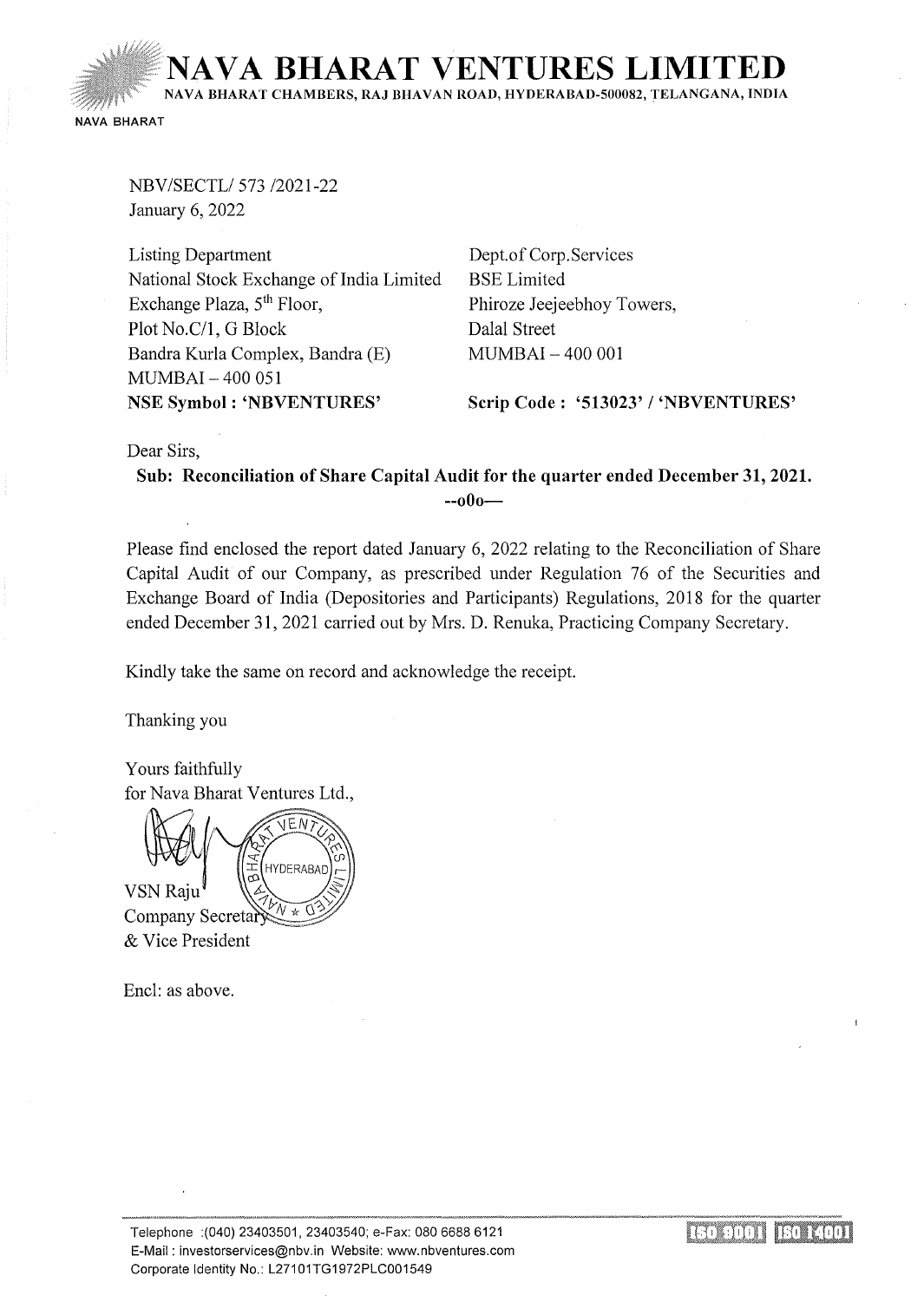## RECONCILIATION OF SHARE CAPITAL AUDIT FOR THE QUARTER ENDED DECEMBER 31,2021

## as per Regulation 76 of the Securities and Exchange Board of India (Depositories and Participants) Regulations, 2018

| 1. For Quarter Ended                                                 | December 31, 2021                    |                   |  |
|----------------------------------------------------------------------|--------------------------------------|-------------------|--|
| $2.$ ISIN                                                            | INE725A01022                         |                   |  |
| 3. Face Value                                                        | Rs.2/- each                          |                   |  |
| 4. Name of the Company                                               | Nava Bharat Ventures Limited         |                   |  |
| 5. Registered office Address                                         | $6 - 3 - 1109/1,$                    |                   |  |
|                                                                      | Nava Bharat Chambers                 |                   |  |
|                                                                      | Raj Bhavan Road                      |                   |  |
|                                                                      | $HYDERABAD - 500082$                 |                   |  |
|                                                                      | Telangana, INDIA                     |                   |  |
| 6. Correspondence Address                                            | Same as above                        |                   |  |
| 7. Telephone No & Fax Nos.                                           | Tel +91-040-2340 3501                |                   |  |
|                                                                      | Fax: +91 080 6688 6121               |                   |  |
| 8. Email Address                                                     | investorservices@nbv.in              |                   |  |
| 9. Names of the Stock Exchanges where the                            | <b>BSE</b> Limited                   |                   |  |
| Company's Securities are listed                                      | National Stock Exchange of India Ltd |                   |  |
|                                                                      | Number of                            | % of Total Issued |  |
|                                                                      | <b>Shares</b>                        | Capital           |  |
| 10. Issued Capital                                                   | 14,51,00,638                         | 100.00            |  |
| Above issued capital excludes 2,51,475 forfeited                     |                                      |                   |  |
| shares of Rs. 2/- each                                               |                                      |                   |  |
| 11. Listed Capital (in all Stock Exchanges)                          | 14,51,00,638                         | 100.00            |  |
| 12. Held in Dematerialized form in CDSL                              | 2,80,95,234                          | 19.36             |  |
| 13. Held in Dematerialized form in NSDL                              | 11,61,06,493                         | 80.02             |  |
| 14. Physical                                                         | 8,98,911                             | 0.62              |  |
| 15. Total No. of Shares (12+13+14)                                   | 14,51,00,638                         | 100.00            |  |
| 16. Reasons for difference if any between<br>(10&11)(10&15), (11&15) | Nil                                  | Nil               |  |

17. Certify in the details of changes in share capital during the quarter under consideration as per Table below:

| <b>Particulars</b> | No.of<br><b>Shares</b> | <b>Applied</b><br>for<br>listing | To be<br><b>Listed on</b><br><b>Stock</b><br><b>Exchanges</b> | Whether<br>intimated<br>to CDSL | Whether<br>intimated<br>to NSDL | In-principle<br>approval<br>pending<br>from<br><b>SE</b> (specify<br>Names) |
|--------------------|------------------------|----------------------------------|---------------------------------------------------------------|---------------------------------|---------------------------------|-----------------------------------------------------------------------------|
|                    |                        |                                  | Nil                                                           |                                 |                                 |                                                                             |

18. Register of Members is updated

 $\overline{ }$ 

Yes

Nil

19. Reference of previous quarter with Regards to excess Dematerialized Shares, if any.



 $\overline{\phantom{a}}$ 



OFFICE: